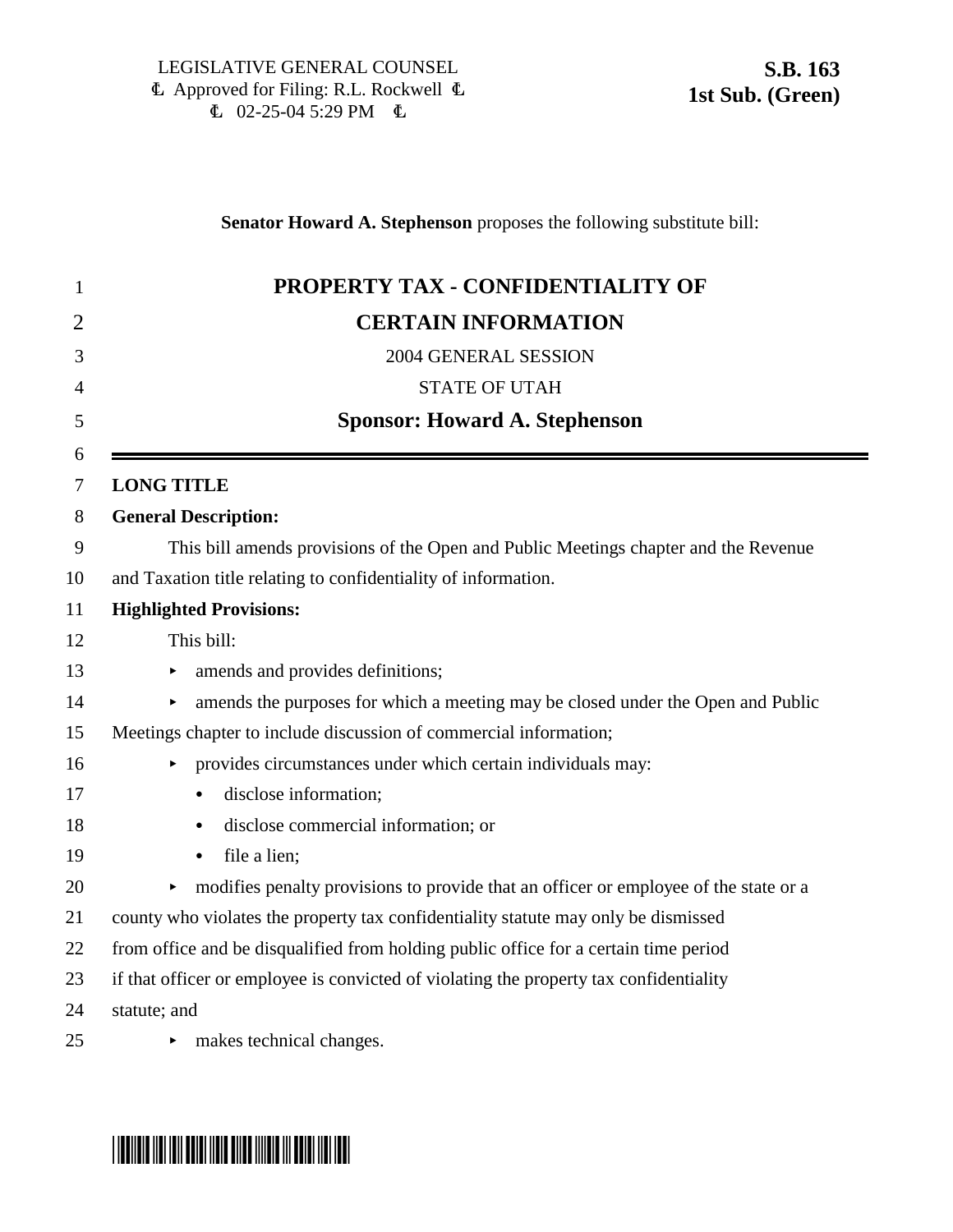Ξ

| 26 | <b>Monies Appropriated in this Bill:</b>                                                       |
|----|------------------------------------------------------------------------------------------------|
| 27 | None                                                                                           |
| 28 | <b>Other Special Clauses:</b>                                                                  |
| 29 | This bill provides an immediate effective date.                                                |
| 30 | <b>Utah Code Sections Affected:</b>                                                            |
| 31 | <b>AMENDS:</b>                                                                                 |
| 32 | 52-4-5, as last amended by Chapter 89, Laws of Utah 1994                                       |
| 33 | 59-1-404, as enacted by Chapter 7, Laws of Utah 2003, Second Special Session                   |
| 34 |                                                                                                |
| 35 | Be it enacted by the Legislature of the state of Utah:                                         |
| 36 | Section 1. Section 52-4-5 is amended to read:                                                  |
| 37 | 52-4-5. Purposes of closed meetings -- Chance meetings and social meetings                     |
| 38 | excluded -- Disruption of meetings.                                                            |
| 39 | (1) (a) A closed meeting may be held pursuant to Section 52-4-4 for any of the                 |
| 40 | following purposes:                                                                            |
| 41 | (i) discussion of the character, professional competence, or physical or mental health of      |
| 42 | an individual;                                                                                 |
| 43 | (ii) strategy sessions to discuss collective bargaining;                                       |
| 44 | (iii) strategy sessions to discuss pending or reasonably imminent litigation; $[\sigma \tau]$  |
| 45 | (iv) strategy sessions to discuss the purchase, exchange, or lease of real property when       |
| 46 | public discussion of the transaction would disclose the appraisal or estimated value of the    |
| 47 | property under consideration or prevent the public body from completing the transaction on the |
| 48 | best possible terms;                                                                           |
| 49 | (v) strategy sessions to discuss the sale of real property when:                               |
| 50 | (A) public discussion of the transaction would disclose the appraisal or estimated value       |
| 51 | of the property under consideration or prevent the public body from completing the transaction |
| 52 | on the best possible terms;                                                                    |
| 53 | (B) the public body had previously given public notice that the property would be              |
| 54 | offered for sale; and                                                                          |
| 55 | (C) the terms of the sale are publicly disclosed before the public body approves the           |
| 56 | sale;                                                                                          |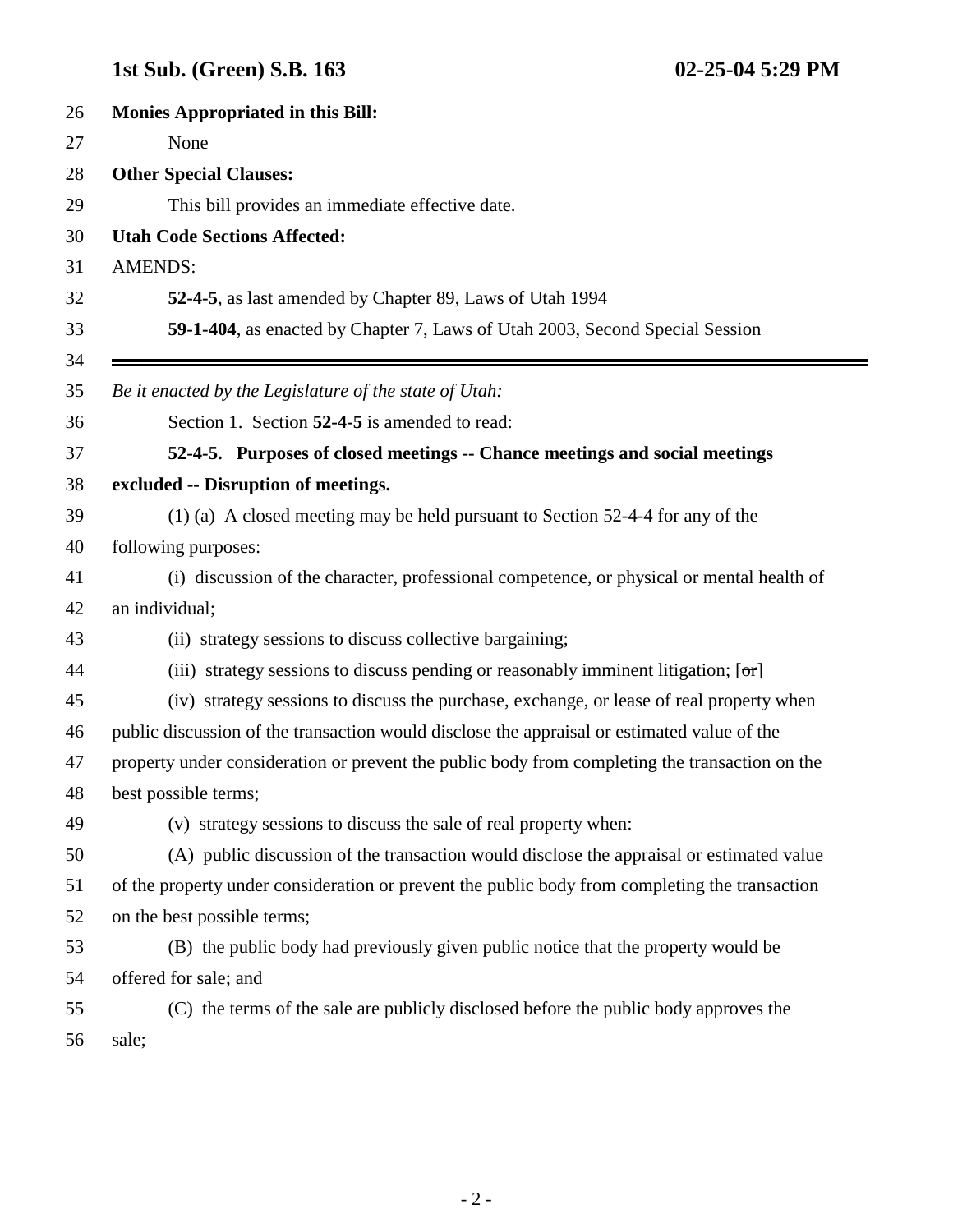| 57 | (vi) discussion regarding deployment of security personnel, devices, or systems; [and]               |
|----|------------------------------------------------------------------------------------------------------|
| 58 | (vii) investigative proceedings regarding allegations of criminal misconduct[-]; and                 |
| 59 | (viii) discussion by a county legislative body of commercial information as defined in               |
| 60 | Section 59-1-404.                                                                                    |
| 61 | (b) A public body may not interview a person applying to fill an elected position in a               |
| 62 | closed meeting.                                                                                      |
| 63 | (c) Nothing in this section may be construed to require any public body to approve the               |
| 64 | purchase, sale, exchange, or lease of real property if that public body is not required to approve   |
| 65 | the purchase, sale, exchange, or lease of real property under other laws.                            |
| 66 | (2) This chapter shall not apply to any chance meeting or a social meeting. No chance                |
| 67 | meeting or social meeting shall be used to circumvent this chapter.                                  |
| 68 | (3) This chapter shall not prohibit the removal of any person who willfully disrupts a               |
| 69 | meeting to the extent that orderly conduct is seriously compromised.                                 |
| 70 | Section 2. Section 59-1-404 is amended to read:                                                      |
| 71 | 59-1-404. Definitions -- Confidentiality of commercial information obtained from                     |
|    |                                                                                                      |
| 72 | a property taxpayer or derived from the commercial information -- Exceptions -- Penalty.             |
| 73 | (1) As used in this section[;]:                                                                      |
| 74 | (a) (i) "commercial information" means:                                                              |
| 75 | $[\text{A}]$ (A) information of a commercial nature obtained from a property taxpayer                |
| 76 | regarding the property taxpayer's property; or                                                       |
| 77 | $[\langle \theta \rangle]$ (B) information derived from the information described in this Subsection |
| 78 | $(1)(a)[.]$ (i); and                                                                                 |
| 79 | (ii) (A) "commercial information" does not include information regarding a property                  |
| 80 | taxpayer's property if the information is intended for public use; and                               |
| 81 | (B) in accordance with Title 63, Chapter 46a, Utah Administrative Rulemaking Act,                    |
| 82 | for purposes of Subsection $(1)(a)(ii)(A)$ , the commission may by rule prescribe the                |
| 83 | circumstances under which information is intended for public use;                                    |
| 84 | (b) "property taxpayer" means a person that:                                                         |
| 85 | (i) is a property owner; or                                                                          |
| 86 | (ii) has in effect a contract with a property owner to:                                              |

87 (A) make filings on behalf of the property owner;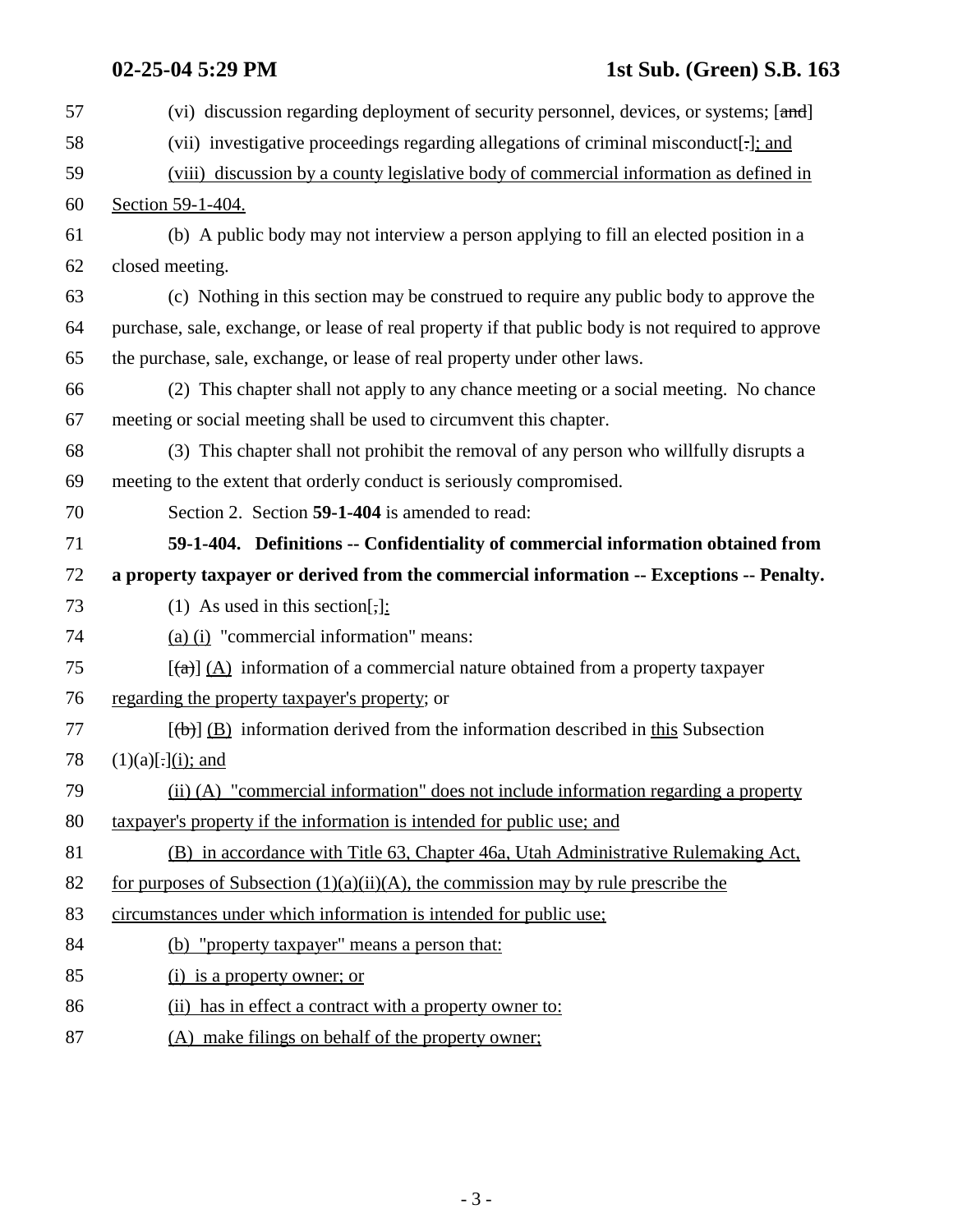| (B) process appeals on behalf of the property owner; or                                                                          |
|----------------------------------------------------------------------------------------------------------------------------------|
| (C) pay a tax under Chapter 2, Property Tax Act, on the property owner's property; and                                           |
|                                                                                                                                  |
| "property taxpayer's property" means property with respect to which a property<br>(c)                                            |
| taxpayer:                                                                                                                        |
| (i) owns the property;                                                                                                           |
| (ii) makes filings relating to the property;                                                                                     |
| (iii) processes appeals relating to the property; or                                                                             |
| (iv) pays a tax under Chapter 2, Property Tax Act, on the property.                                                              |
| (2) Except as provided in Subsections (3) through $[\frac{1}{2}]$ (7), an individual listed under                                |
| Subsection 59-1-403(1)(a) may not disclose commercial information[ $\frac{1}{2}$ ]:                                              |
| (a) obtained in the course of performing any duty that the individual listed under                                               |
| Subsection 59-1-403(1)(a) performs under Chapter 2, Property Tax Act; or                                                         |
| (b) relating to an action or proceeding:                                                                                         |
| (i) with respect to property; and                                                                                                |
| (ii) that is filed in accordance with this chapter.                                                                              |
| $(3)$ (a) Notwithstanding Subsection (2) and subject to Subsection (3)(b), an individual                                         |
| listed under Subsection 59-1-403(1)(a) may disclose the following information:                                                   |
| $\left[\frac{a}{a}\right]$ (i) the assessed value of property;                                                                   |
| $[(b)$ the amount of tax assessed on property;                                                                                   |
| $[\text{e}(\text{e})]$ (ii) the tax rate imposed on property;                                                                    |
| $[\text{(\text{d})}]$ (iii) a legal description of property;                                                                     |
| $[\text{e} \rightarrow \text{a}]$ (iv) the physical description or characteristics of property $[\cdot, \text{or}],$ including a |
| street address or parcel number for the property;                                                                                |
| $[(f)$ (v) the square footage <u>or acreage</u> of property[.]:                                                                  |
| (vi) the square footage of improvements on property;                                                                             |
| (vii) the name of a property taxpayer;                                                                                           |
| (viii) the mailing address of a property taxpayer;                                                                               |
| (ix) the amount of a property tax:                                                                                               |
| (A) assessed on property;                                                                                                        |
| due on property;<br>(B)                                                                                                          |
| (C) collected on property;                                                                                                       |
|                                                                                                                                  |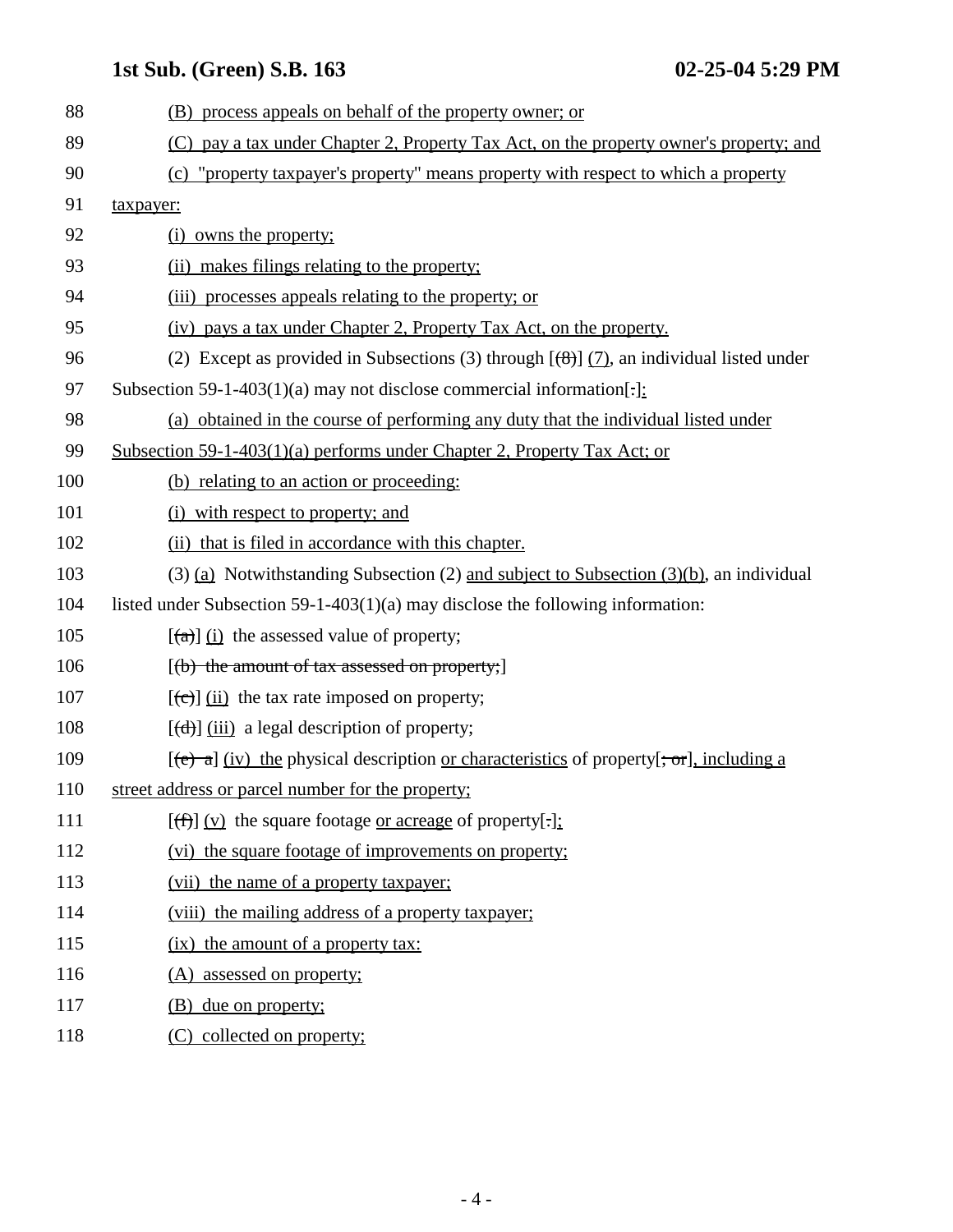| 119 | (D) abated on property; or                                                                     |
|-----|------------------------------------------------------------------------------------------------|
| 120 | (E) deferred on property;                                                                      |
| 121 | (x) the amount of the following relating to property taxes due on property:                    |
| 122 | $(A)$ interest;                                                                                |
| 123 | $(B)$ costs; or                                                                                |
| 124 | (C) other charges;                                                                             |
| 125 | (xi) the tax status of property, including:                                                    |
| 126 | $(A)$ an exemption;                                                                            |
| 127 | (B) a property classification;                                                                 |
| 128 | (C) a bankruptcy filing; or                                                                    |
| 129 | (D) whether the property is the subject of an action or proceeding under this title;           |
| 130 | (xii) information relating to a tax sale of property; or                                       |
| 131 | (xiii) information relating to single-family residential property.                             |
| 132 | (b) (i) Subject to Subsection $(3)(b)(ii)$ , a person may receive the information described    |
| 133 | in Subsection $(3)(a)$ in written format.                                                      |
| 134 | (ii) The following may charge a reasonable fee to cover the actual cost of providing the       |
| 135 | information described in Subsection $(3)(a)$ in written format:                                |
| 136 | $(A)$ the commission;                                                                          |
| 137 | $(B)$ a county;                                                                                |
| 138 | $(C)$ a city; or                                                                               |
| 139 | $(D)$ a town.                                                                                  |
| 140 | (4) (a) Notwithstanding Subsection (2) and except as provided in Subsection                    |
| 141 | $(4)[(b)](c)$ , an individual listed under Subsection 59-1-403(1)(a) shall disclose commercial |
| 142 | information:                                                                                   |
| 143 | (i) in accordance with judicial order;                                                         |
| 144 | (ii) on behalf of the commission in any action or proceeding:                                  |
| 145 | (A) under this title;                                                                          |
| 146 | (B) under another law under which a property taxpayer is required to disclose                  |
| 147 | commercial information; or                                                                     |
| 148 | (C) to which the commission is a party; $[\sigma r]$                                           |
| 149 | (iii) on behalf of any party to any action or proceeding under this title if the commercial    |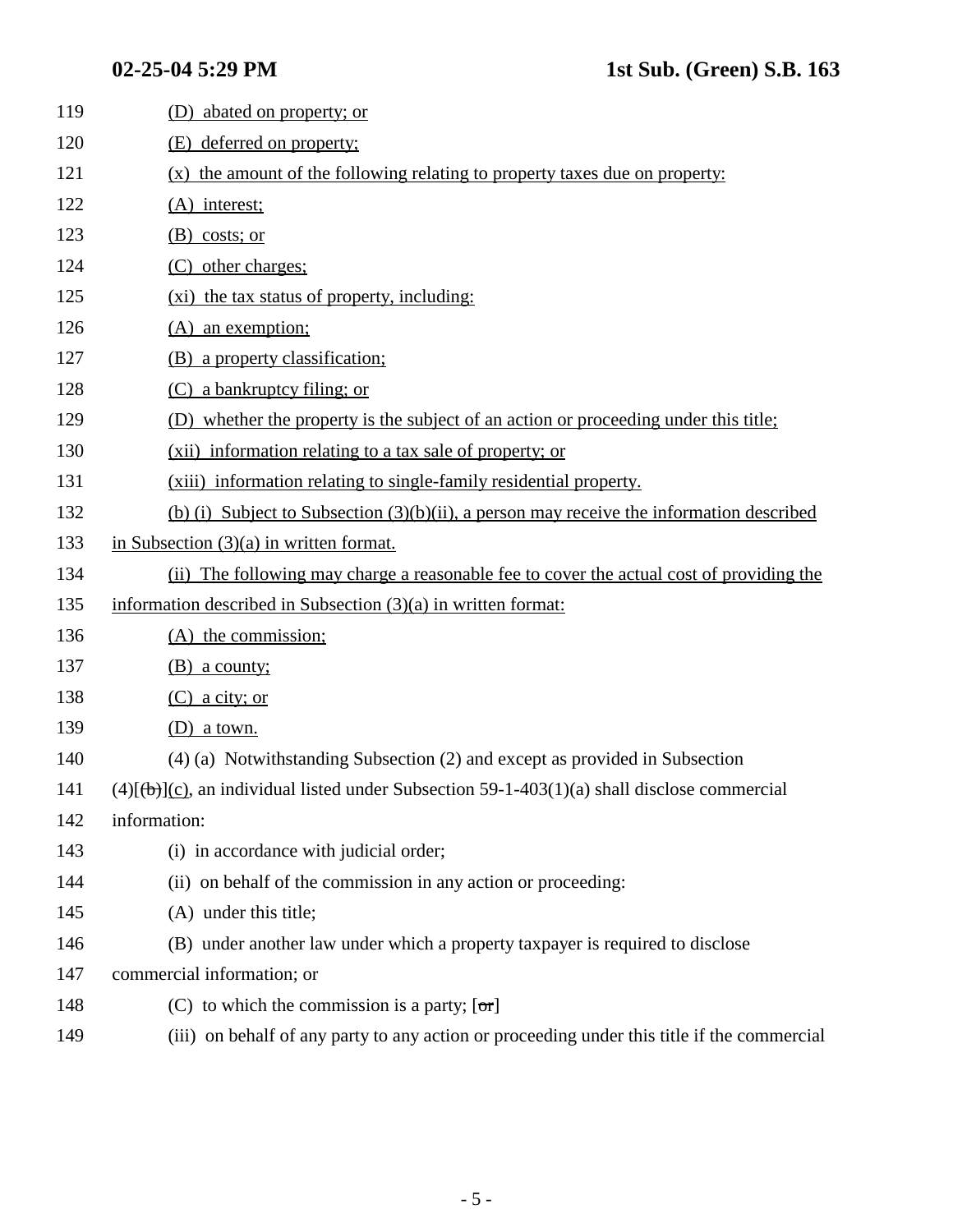| 150 | information is directly involved in the action or proceeding[-]; or                            |
|-----|------------------------------------------------------------------------------------------------|
| 151 | (iv) if the requirements of Subsection $(4)(b)$ are met, that is:                              |
| 152 | (A) directly involved in an action or proceeding involving property if that action or          |
| 153 | proceeding has been filed in accordance with this title;                                       |
| 154 | (B) relevant to an action or proceeding involving property if that action or proceeding        |
| 155 | has been filed in accordance with this title; or                                               |
| 156 | (C) in preparation for an action or proceeding involving property if that action or            |
| 157 | proceeding has been filed in accordance with this title.                                       |
| 158 | (b) Commercial information shall be disclosed in accordance with Subsection                    |
| 159 | $(4)(a)(iv)$ :                                                                                 |
| 160 | (i) if the commercial information is obtained from:                                            |
| 161 | (A) a real estate agent if the real estate agent is not a property taxpayer of the property    |
| 162 | that is the subject of the action or proceeding;                                               |
| 163 | (B) an appraiser if the appraiser is not a property taxpayer of the property that is the       |
| 164 | subject of the action or proceeding;                                                           |
| 165 | (C) a property manager if the property manager is not a property taxpayer of the               |
| 166 | property that is the subject of the action or proceeding; or                                   |
| 167 | (D) a property taxpayer other than a property taxpayer of the property that is the subject     |
| 168 | of the action or proceeding:                                                                   |
| 169 | (ii) regardless of whether the commercial information is disclosed in more than one            |
| 170 | action or proceeding; and                                                                      |
| 171 | (iii) (A) if a county board of equalization conducts the action or proceeding, the county      |
| 172 | board of equalization takes action to provide that any commercial information disclosed during |
| 173 | the action or proceeding may not be disclosed by any person conducting or participating in the |
| 174 | action or proceeding outside the action or proceeding;                                         |
| 175 | (B) if the commission conducts the action or proceeding, the commission enters a               |
| 176 | protective order or, in accordance with Title 63, Chapter 46a, Utah Administrative Rulemaking  |
| 177 | Act, makes rules specifying that any commercial information disclosed during the action or     |
| 178 | proceeding may not be disclosed by any person conducting or participating in the action or     |
| 179 | proceeding outside the action or proceeding; or                                                |
| 180 | (C) if a court of competent jurisdiction conducts the action or proceeding, the court          |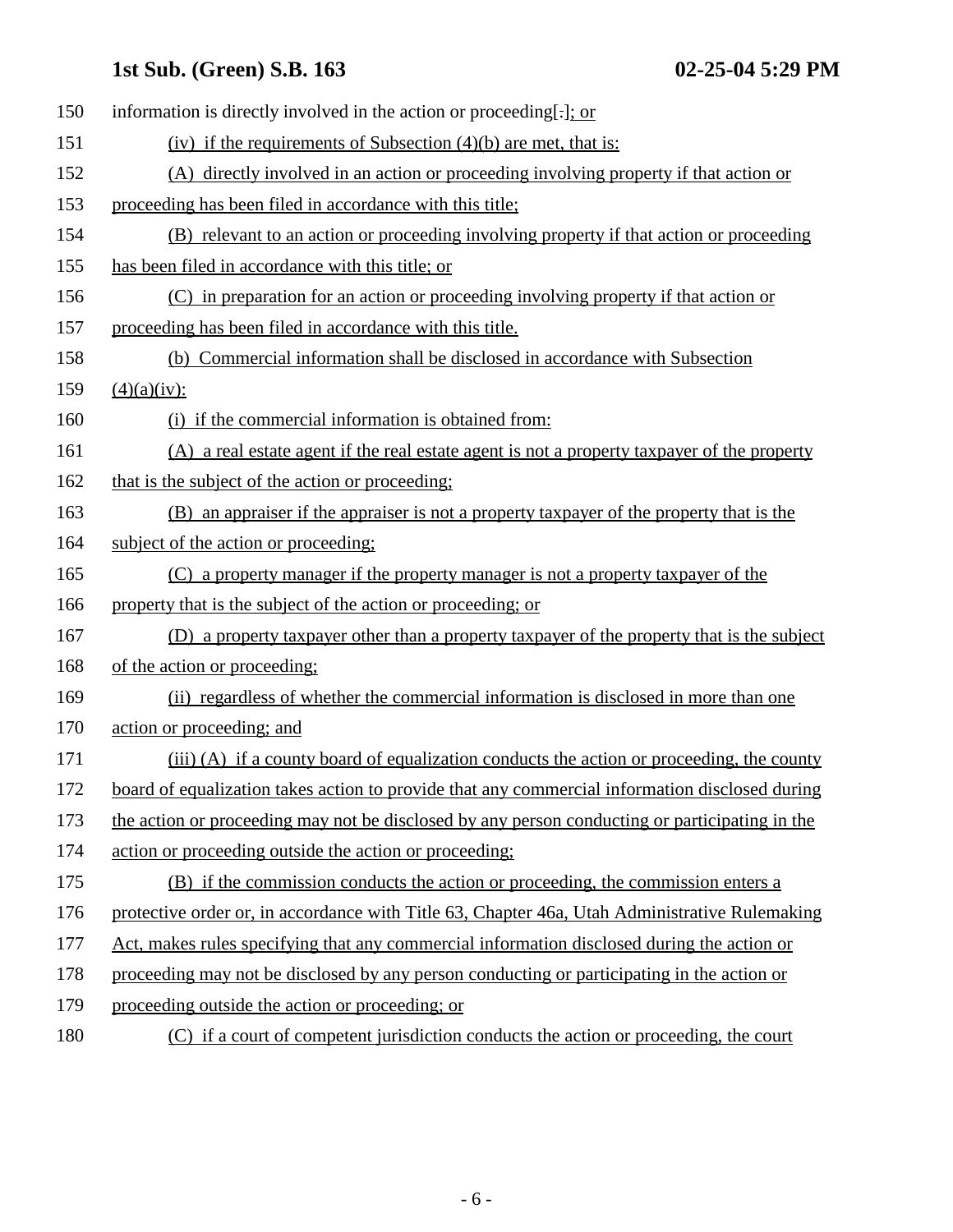| 181 | enters a protective order specifying that any commercial information disclosed during the                           |
|-----|---------------------------------------------------------------------------------------------------------------------|
| 182 | action or proceeding may not be disclosed by any person conducting or participating in the                          |
| 183 | action or proceeding outside the action or proceeding.                                                              |
| 184 | $[\frac{1}{\pm}(\mathbf{b})]$ (c) Notwithstanding Subsection (4)(a), a court may require the production of, and     |
| 185 | may admit in evidence, commercial information that is specifically pertinent to the action or                       |
| 186 | proceeding.                                                                                                         |
| 187 | (5) Notwithstanding Subsection (2), this section does not prohibit:                                                 |
| 188 | (a) [a property taxpayer or that property taxpayer's duly authorized representative] the                            |
| 189 | <u>following</u> from receiving a copy of any commercial information relating to the basis for                      |
| 190 | assessing a tax that is charged to a property [taxpayer's own tax;] taxpayer:                                       |
| 191 | (i) the property taxpayer;                                                                                          |
| 192 | (ii) a duly authorized representative of the property taxpayer;                                                     |
| 193 | (iii) a person that has in effect a contract with the property taxpayer to:                                         |
| 194 | (A) make filings on behalf of the property taxpayer;                                                                |
| 195 | (B) process appeals on behalf of the property taxpayer; or                                                          |
| 196 | (C) pay a tax under Chapter 2, Property Tax Act, on the property taxpayer's property;                               |
| 197 | (iv) a property taxpayer that purchases property from another property taxpayer; or                                 |
| 198 | (v) a person that the property taxpayer designates in writing as being authorized to                                |
| 199 | receive the commercial information;                                                                                 |
| 200 | (b) the publication of statistics as long as the statistics are classified to prevent the                           |
| 201 | identification of $[\div(\mathbf{i}) \cdot \mathbf{a}]$ a particular property taxpayer's commercial information; or |
| 202 | $[(ii)$ a property taxpayer; and                                                                                    |
| 203 | (c) the inspection by the attorney general or other legal representative of the state or a                          |
| 204 | legal representative of a political subdivision of the state of the commercial information of a                     |
| 205 | property taxpayer:                                                                                                  |
| 206 | (i) that brings action to set aside or review a tax or property valuation based on the                              |
| 207 | commercial information;                                                                                             |
| 208 | (ii) against which an action or proceeding is contemplated or has been instituted under                             |
| 209 | this title; or                                                                                                      |
| 210 | (iii) against which the state or a political subdivision of the state has an unsatisfied                            |
| 211 | money judgment.                                                                                                     |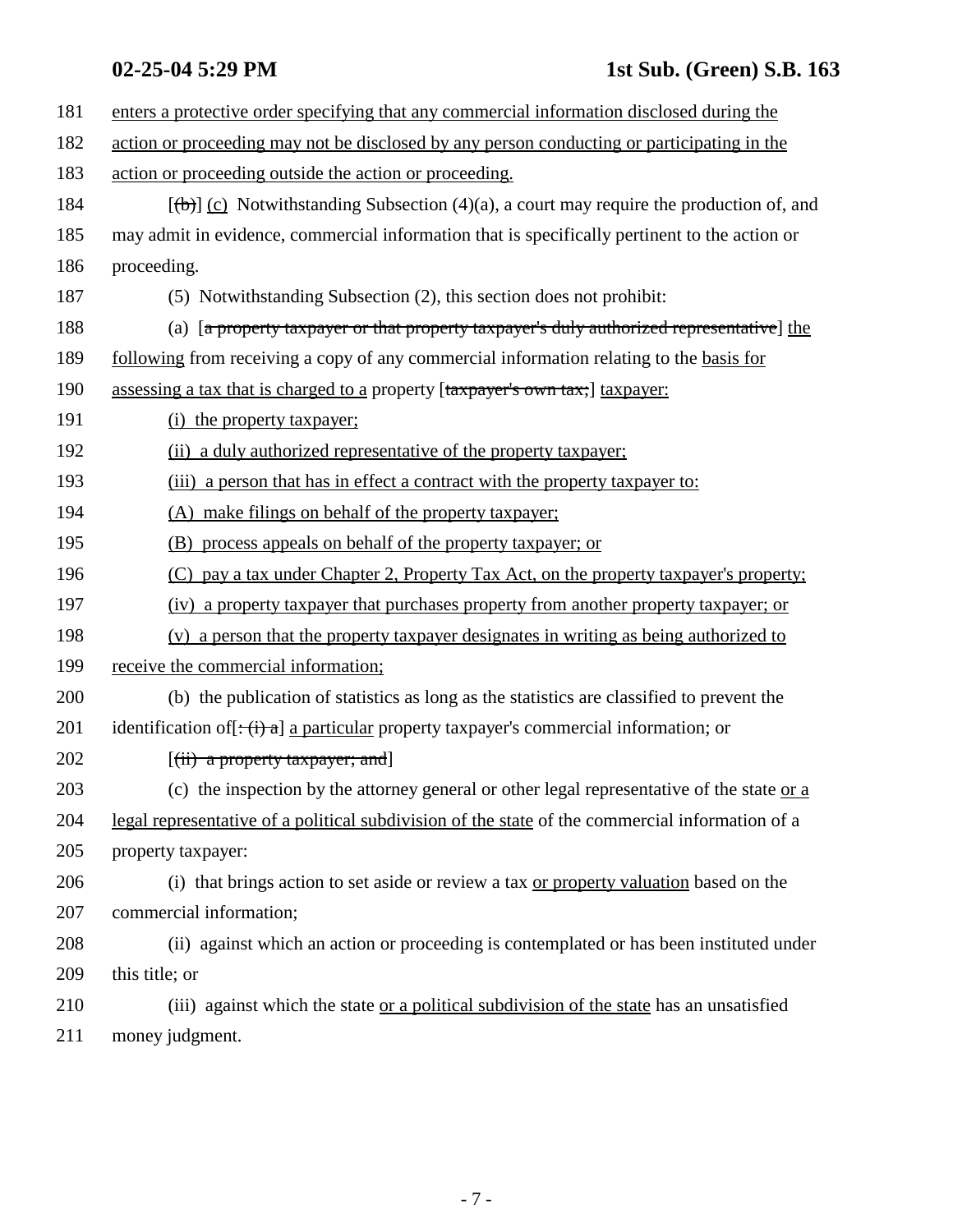| 212 | $(6)$ Notwithstanding Subsection $(2)$ , the commission may by rule, made in accordance                           |
|-----|-------------------------------------------------------------------------------------------------------------------|
| 213 | with Title 63, Chapter 46a, Utah Administrative Rulemaking Act, provide for the issuance of                       |
| 214 | information concerning the identity and other property tax information of a property taxpayer                     |
| 215 | that has failed to file a property tax return or pay any property tax due.                                        |
| 216 | $[\langle \overline{\tau} \rangle]$ (6) Notwithstanding Subsection (2), in accordance with Title 63, Chapter 46a, |
| 217 | Utah Administrative Rulemaking Act, the commission may by rule establish standards                                |
| 218 | authorizing an individual listed under Subsection $59-1-403(1)(a)$ to disclose commercial                         |
| 219 | information:                                                                                                      |
| 220 | (a) (i) in a published decision; or                                                                               |
| 221 | (ii) in carrying out official duties; and                                                                         |
| 222 | (b) if that individual listed under Subsection $59-1-403(1)(a)$ consults with the property                        |
| 223 | taxpayer that provided the commercial information.                                                                |
| 224 | $[(8)]$ (7) Notwithstanding Subsection (2) <del>, the commission may</del> ]:                                     |
| 225 | (a) an individual listed under Subsection $59-1-403(1)(a)$ may share commercial                                   |
| 226 | information with $[a$ county assessor in accordance with the authority provided in Chapter 2,                     |
| 227 | <b>Property Tax Act; or   the following:</b>                                                                      |
| 228 | another individual listed in Subsection 59-1-403(1)(a)(i) or (ii); or<br>(i)                                      |
| 229 | (ii) a representative, agent, clerk, or other officer or employee of a county as required                         |
| 230 | to fulfill an obligation created by Chapter 2, Property Tax Act:                                                  |
| 231 | (b) an individual listed under Subsection 59-1-403(1)(a) may perform the following to                             |
| 232 | fulfill an obligation created by Chapter 2, Property Tax Act:                                                     |
| 233 | (i) publish notice;                                                                                               |
| 234 | (ii) provide notice; or                                                                                           |
| 235 | (iii) file a lien; or                                                                                             |
| 236 | $[\theta]$ (c) the commission may by rule, made in accordance with Title 63, Chapter 46a,                         |
| 237 | Utah Administrative Rulemaking Act, share commercial information gathered from returns and                        |
| 238 | other written statements with the federal government, any other state, any of the political                       |
| 239 | subdivisions of another state, or any political subdivision of this state, if these political                     |
| 240 | subdivisions or the federal government grant substantially similar privileges to this state.                      |
| 241 | $[\frac{(\Theta)}{8}]$ (8) (a) Any individual listed under Subsection 59-1-403(1)(a) who violates this            |
| 242 | section is guilty of a class A misdemeanor.                                                                       |
|     |                                                                                                                   |

- 8 -